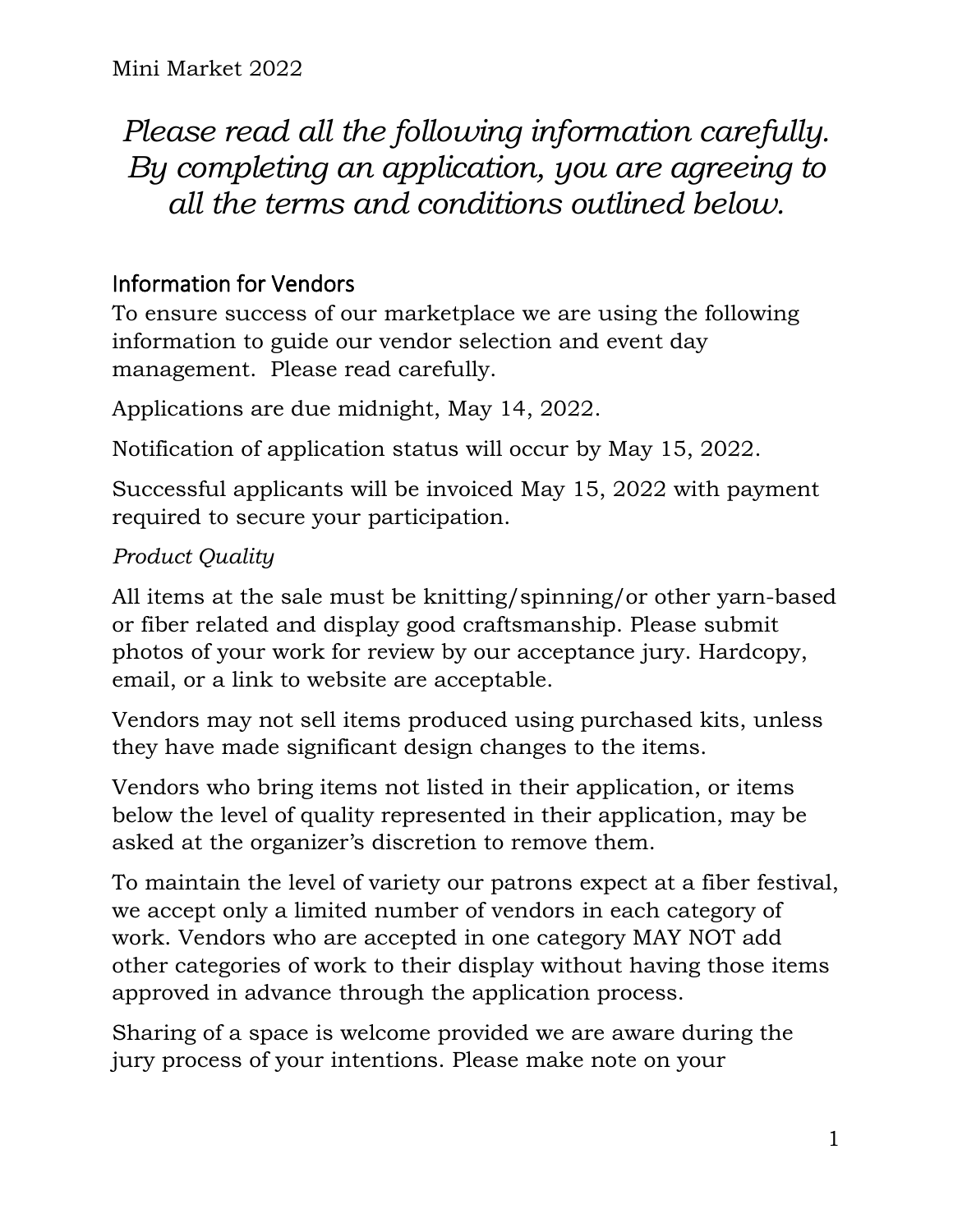Mini Market 2022

application with whom you are sharing a vendor space, the applications can be linked or jointly apply.

Vendors will be accepted through a jurying process based on a variety of criteria including quality of craftsmanship, the uniqueness of the product at festival, and originality of design.

#### *Move-in and Set up*

Vendors may move in the Saturday of the market at 7 AM and be completed by 9:45 AM.

Please note, at this time, we will not be providing food or beverages, aside from a water station, for the duration of the event. As we do not have staff to monitor your space while you take a break, please plan accordingly for coverage.

When you arrive, check in with Cheryl or Kevin to find your space. Then unload your things. Once you've finished unloading and before setting-up your exhibit, please re-park further from the doors to make move-in easier for your fellow vendors. Please note there is parking on site behind the building or on the street.

We would appreciate an item for our door prize draws. Please drop items off at the check in table prior to the doors opening at 10:00 AM.

No portion of your display may protrude out into the aisle or go beyond the floor space requested and paid for on your booking form. These boundaries are marked with green tape. If you aren't sure where your boundary is, we'd be happy to point it out. Similarly, vendors will make their sales from within their booth space, and not wander the isles.

You are required to provide your own tent, tables and display items.

Please leave your pets at home.

Smoking and alcohol are not permitted on the premises.

If you have children with you on the weekend, they may not be left unsupervised around the market shopping areas.